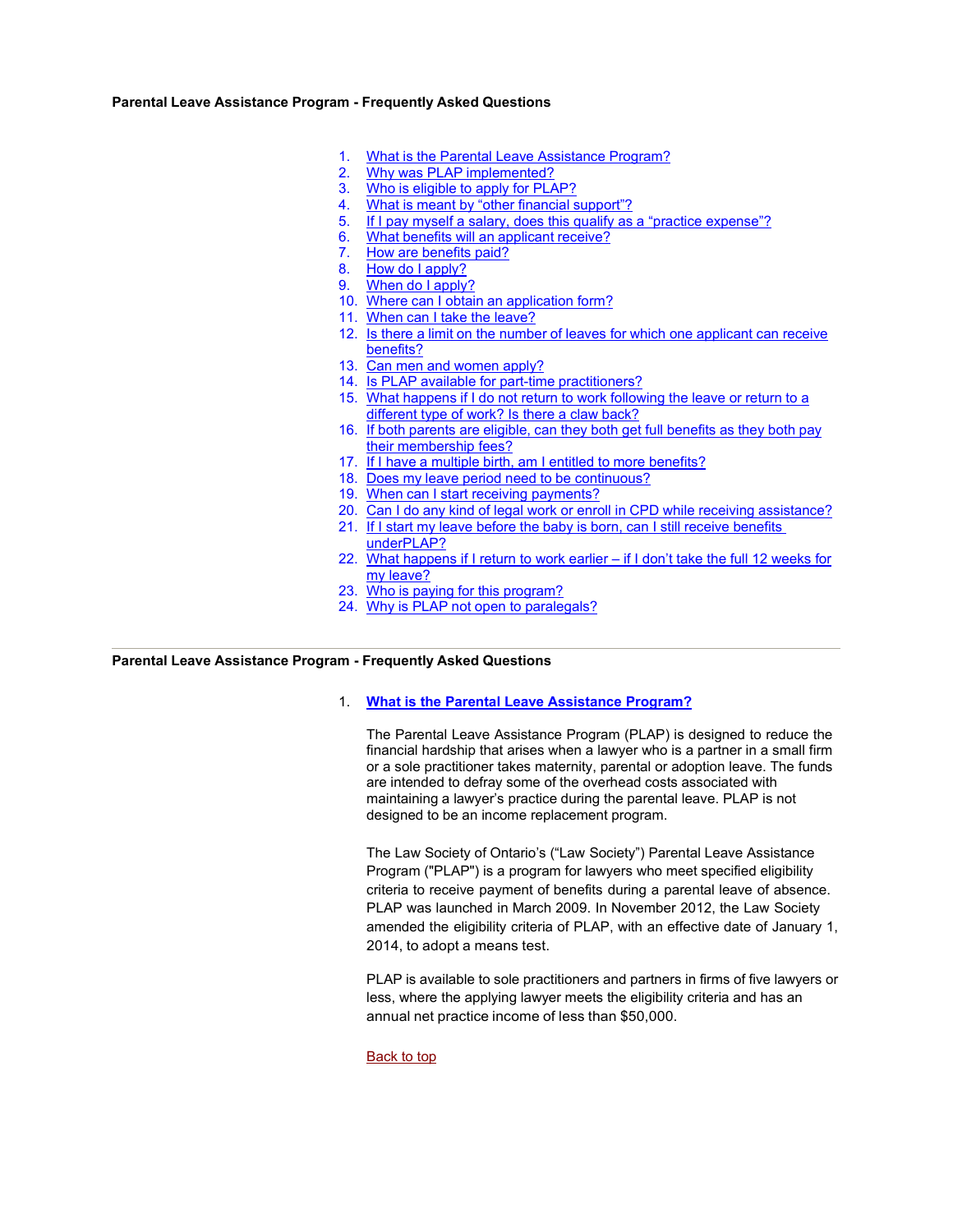# <span id="page-1-0"></span> 2. **[Why was PLAP implemented?](#page-1-0)**

 to join small firms or to set up sole practices, where they might otherwise be discouraged from doing so because of financial considerations related to The mandate of the Law Society of Ontario is to regulate the legal profession in the interest of the public and to promote access to justice. PLAP is a means of assisting lawyers to remain in small firms and sole practices, including practices in non-urban areas, thereby alleviating the shortage of legal services in some geographical regions. This program may also encourage practitioners, and perhaps a more diverse pool of lawyers, taking parental leaves.

### <u>Back to top</u>

# <span id="page-1-1"></span> 3. **[Who is eligible to apply for PLAP?](#page-1-1)**

 To be eligible for benefits under PLAP, the applicant must satisfy all of the following requirements:

- Be a parent of a child.
- Be a member in good standing.
- Be a sole practitioner or a partner in a firm of five lawyers or less.
- • Have had an active law practice and earned income from providing legal services, advice or opinions to clients for a period of at least six months immediately preceding the event.
- • Have an active law practice with a business address in Ontario that is nota Post Office (PO) box.
- • With respect to the law practice in Ontario, have insurance against professional liability.
- benefits under public or private plans. • Have no access to any other maternity/parental/adoption financial

 *Note: For the purpose of this subparagraph:* 

 *Canada Employment Insurance Commission and are eligible to receive El Special Benefits are not eligible for PLAP. Lawyers who have entered into an agreement with the* 

 *Lawyers who have entered into an agreement with the CanadaEmployment Insurance Commission but are in the one year waiting period to be eligible for El Special Benefits are eligible for PLAP.* 

 *Lawyers who have terminated their agreement with the Canada Employment Insurance Commission but remain eligible to claimEl Special Benefits are eligible for PLAP if they sign an affidavit stating that they will forego all El Special Benefits.* 

- • Have a net practice income of less than \$50,000 for the period of twelvemonths immediately preceding the event.
- leave for which he or she is receiving payment of benefits under PLAP. • Cease to engage in remunerative work and to practise law during the

#### <u>Back to top</u>

.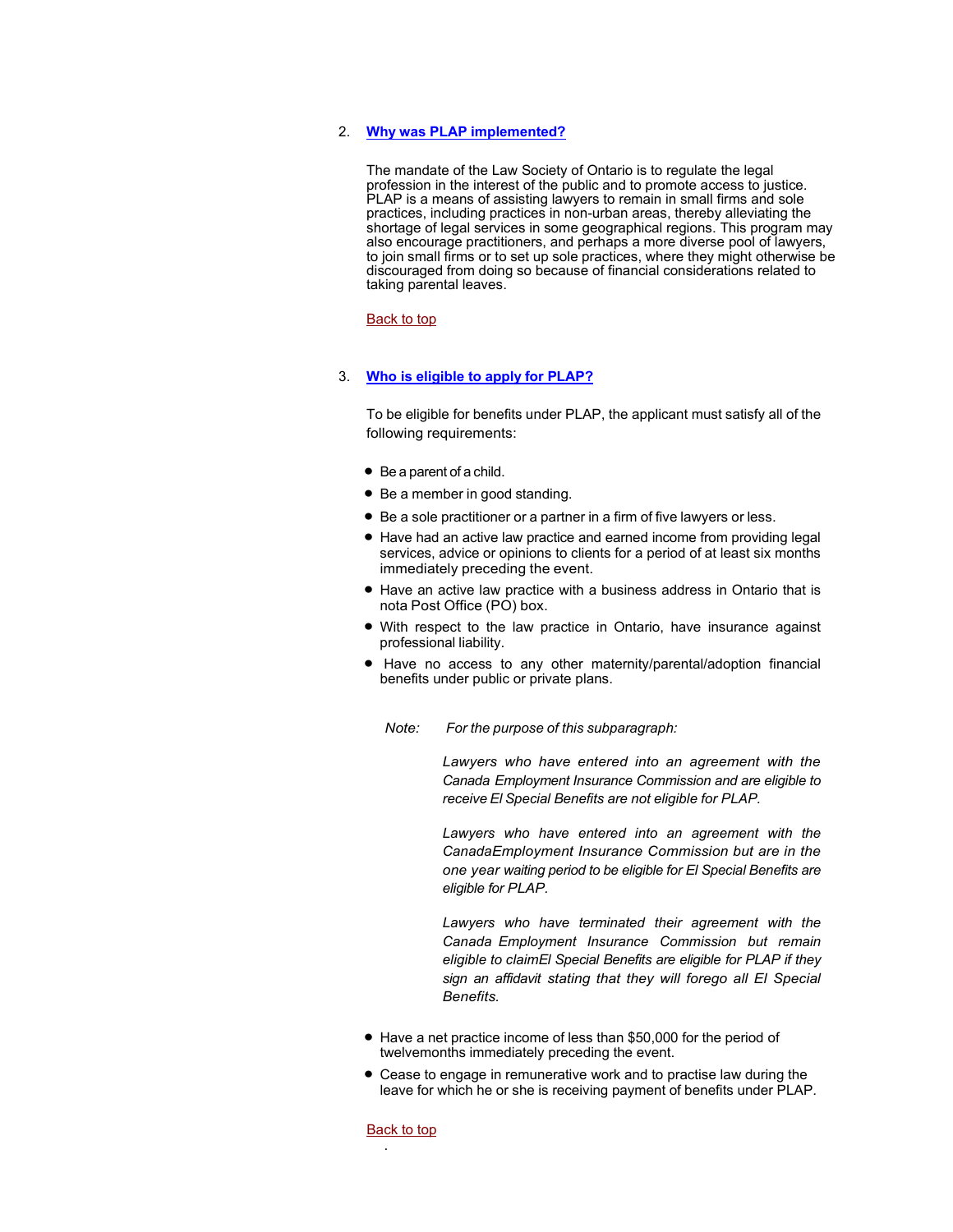### <span id="page-2-1"></span> 4. **[What is meant by "other financial support"?](#page-2-1)**

 The program is not intended to replace existing public or private assistance programs. To receive PLAP benefits, applicants must not have access to any other parental leave financial benefit programs under either public or private plans, including but not limited to,

 *Insurance Act*, or any other government program of the same nature, subject to the following note : o the Employment Insurance program under the *Employment* 

 *Note: For the purpose of this subparagraph:* 

 *Employment Insurance Commission and are eligible to receive El Special Benefits are not eligible for PLAP. Lawyers who have entered into an agreement with the Canada* 

 *Employment Insurance Commission but are in the one year waiting period to be eligible for El Special Benefits are eligible for PLAP. Lawyers who have entered into an agreement with the Canada* 

 *Special Benefits are eligible for PLAP if they sign an affidavit stating that they will forego all El Special Benefits. Lawyers who have terminated their agreement with the Canada Employment Insurance Commission but remain eligible to claim El* 

- o a partnership agreement
- $\circ$  a policy at the firm where they practise or work
- o an individual agreement with the firm where they practise or work
- $\circ$  any other form of financial parental benefits or any form of income replacement, other than financial support received from their family members or their spouse's family members.

 sickness, compassionate care and parents of critically ill children benefits for self-employed persons and "EI Special Benefits" are maternity, parental, "EI Special Benefits Program" means the program created under the *Employment Insurance Act,* S.C. 1996, c. 23 to provide maternity, parental, sickness compassionate care and parents of critically ill children benefits paid under that program.

#### <u>Back to top</u>

<span id="page-2-0"></span> 5. **[In order to determine annual net practice income, applicants are required](#page-2-0) [to list their practice revenues and practice expenses. If I pay myself a](#page-2-0)  [salary, does this qualify as a "practice expense"?](#page-2-0)** 

No. Practice expenses refer to operational/overhead expenses arising from the operation of a law practice (such as rent or lease costs, telephone costs, hydro costs, etc.) which are incurred, whether or not paid, in the 12-month period immediately preceding:

- the date of the birth of the child;
- with the lawyer; in the case of an adoption, the date upon which the child is placed
- the date of a stillbirth or miscarriage after the 19<sup>th</sup> week of gestation; or
- ceases to practise law. the date upon which a birth mother on the advice of a physician or midwife because of complications caused by her pregnancy

 Expenses incurred for personal benefit are not considered practice expenses for the purpose of the PLAP application.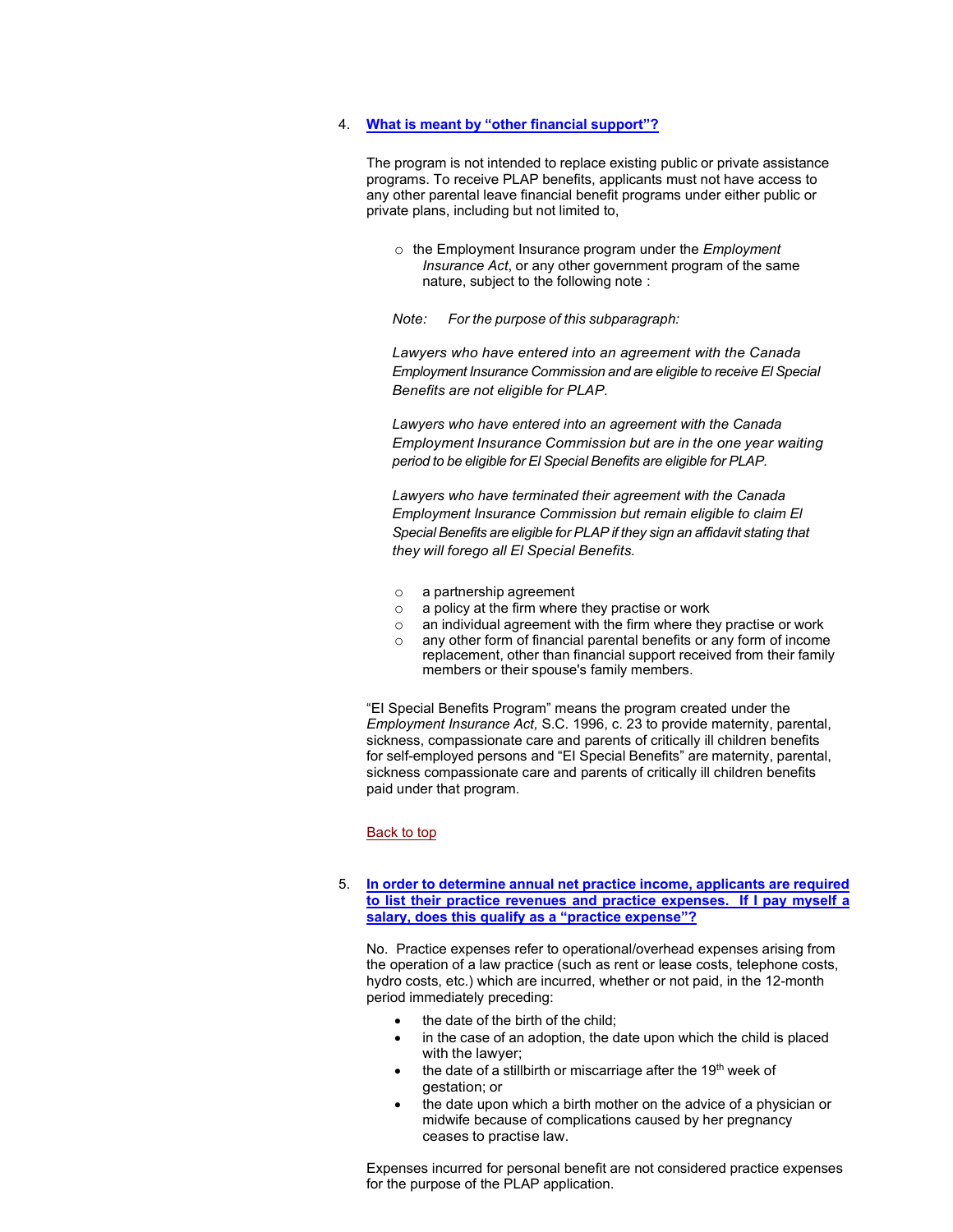Example -- A lawyer's payroll expenses include wages totalling \$125,000. This amount represents wages paid to the lawyer's administrative staff (\$50,000) as well as wages paid to the lawyer personally (\$75,000).

 In completing the PLAP application, the wages paid to the applicant lawyer's received by the applicant lawyer are not considered a practice expense – administrative staff are listed a practice expense. However, the wages rather, they would be considered part of the applicant's net practice income.

[Back to top](#page-0-1) 

### <span id="page-3-0"></span> 6. **[What benefits will an applicant receive?](#page-3-0)**

 Eligible applicants will receive \$750 per week for up to twelve weeks, to a PLAP, each parent may claim benefits but the total combined amount of benefits cannot exceed \$9,000 per leave per family unit. maximum of \$9,000 per leave. If more than one parent is eligible under

Applicants will not be eligible for benefits for any given week in which they engage in remunerative work or practise law.

 income. A T4A will be issued to the applicant by the end of February of the year following the payment of the benefits. For tax purposes, the benefits paid under PLAP are considered taxable

Back to top

### <span id="page-3-1"></span> 7. **[How are benefits paid?](#page-3-1)**

 will only be payable to the member, not the firm. Benefits will be paid by electronic funds transfer (EFT) on a bi-weekly basis, based on a full week. Partial weeks will not be eligible for benefits. Benefits

<u>Back to top</u>

# <span id="page-3-2"></span> 8. **[How do I apply?](#page-3-2)**

- • A lawyer who wishes to apply for PLAP benefits must,
	- o complete and file a PLAP application, in the form of an affidavit, and provide all requested supporting documents.
	- o provide,
		- a certified copy of the applicant's Social
			- Insurance Number card
			- deposit benefit payments a void cheque for the bank account to be used to

 at any time to determine any lawyer's eligibility for benefitsunder PLAP. The Law Society may require additional information and supporting documentation

Back to top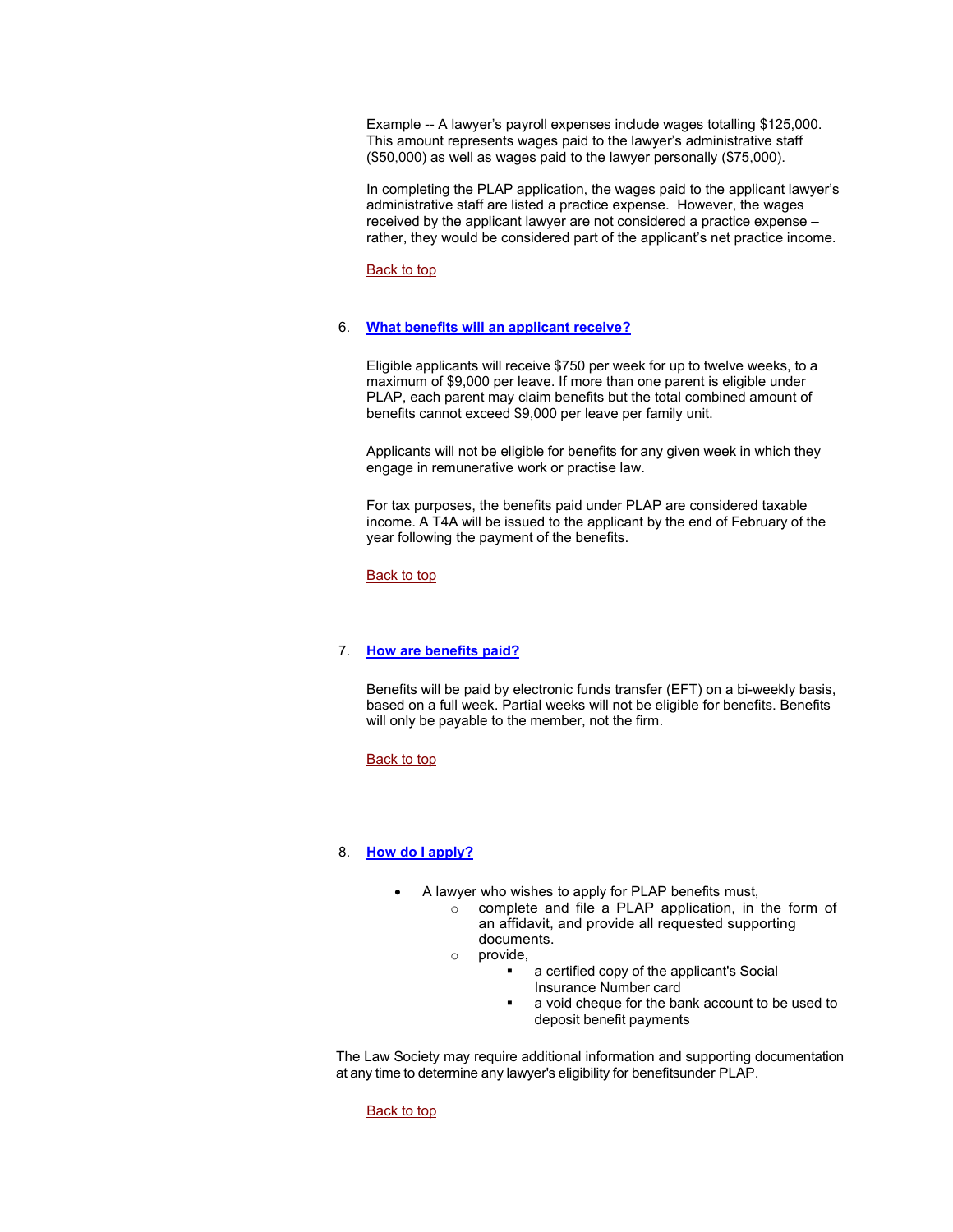### <span id="page-4-0"></span> 9. **[When do I apply?](#page-4-0)**

Applications under PLAP must be filed within 4 weeks of either:

- the date of the birth of the child;
- with the lawyer; in the case of an adoption, the date upon which the child is placed
- the date of a stillbirth or miscarriage after the 19<sup>th</sup> week of gestation; or
- ceases to practise law. • the date upon which a birth mother on the advice of a physician or midwife because of complications caused by her pregnancy

#### <u>Back to top</u>

### <span id="page-4-1"></span> 10. **[Where can I obtain an application form?](#page-4-1)**

website in the <u>Parental Leave Assistance Program</u> section. Applications are available in both **English** and **French** on the Law Society's

#### <u>Back to top</u>

### <span id="page-4-2"></span> 11. **[When can I take the leave?](#page-4-2)**

A leave must begin and end within the 16 weeks immediately following:

- • the date of the birth of the child, unless the child remains hospitalized, in which case the period is extended by the numberof weeks during which the child remains hospitalized;
- lawyer; or • in the case of an adoption, the date upon which the child is placedwith the
- the date of a stillbirth or miscarriage after the 19<sup>th</sup> week of gestation.

<u>Back to top</u>

### <span id="page-4-3"></span> 12. **[Is there a limit on the number of leaves for which one applicant can](#page-4-3) [receive benefits?](#page-4-3)**

 the eligibility criteria, he or she will be entitled to the benefits. The number of leaves that can be taken is not capped. If a lawyer satisfies

#### <u>Back to top</u>

### <span id="page-4-4"></span> 13. **[Can men and women apply?](#page-4-4)**

 Yes, men and women lawyers who meet the criteria are eligible to apply for PLAP.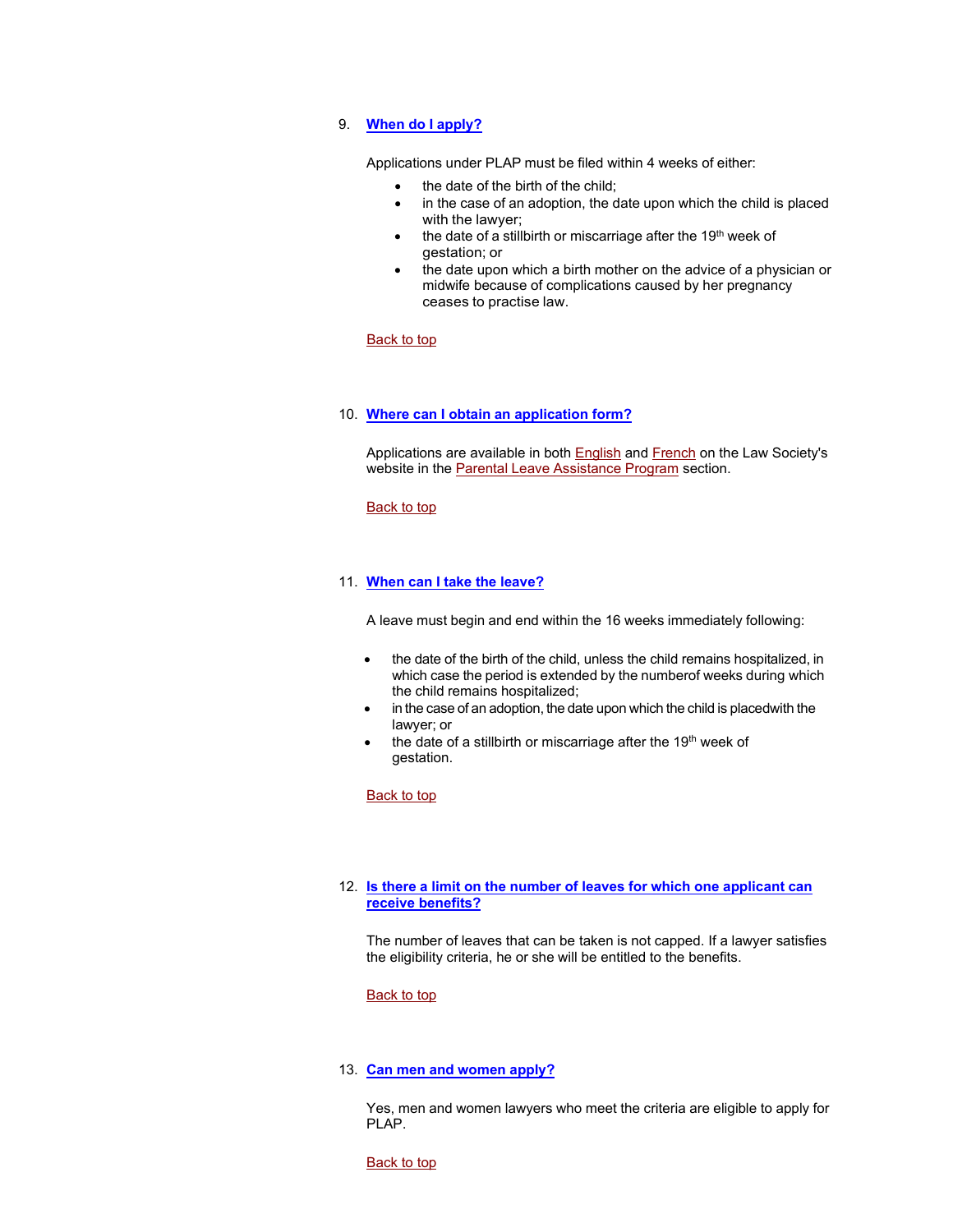### <span id="page-5-0"></span> 14. **[Is PLAP available for part-time practitioners?](#page-5-0)**

Yes, part-time practitioners are also eligible for the program.

#### [Back to top](#page-0-1)

### <span id="page-5-1"></span> 15. **[What happens if I do not return to work following the leave or return to](#page-5-1) [a different type of work? Is there a claw back?](#page-5-1)**

 private practice. To be eligible for the program, professional activities must have ceased and you must not be receiving other benefits. We will not ask you to repay the benefits if you do not return to work or to

<u>Back to top</u>

#### <span id="page-5-2"></span> 16. **[If both parents are eligible, can they both get full benefits as they both](#page-5-2) [pay their membership fees?](#page-5-2)**

 If more than one parent is eligible under PLAP, each parent may claim benefits as long as the total combined amount of benefits does not exceed \$9,000 per leave per family unit.

[Back to top](#page-0-1) 

#### <span id="page-5-3"></span> 17. **[If I have a multiple birth am I entitled to more benefits?](#page-5-3)**

The amount of benefits offered by the Law Society of Ontario for a parental leave is \$750 per week for twelve weeks, to a maximum of \$9,000 per leave per family unit (not per child).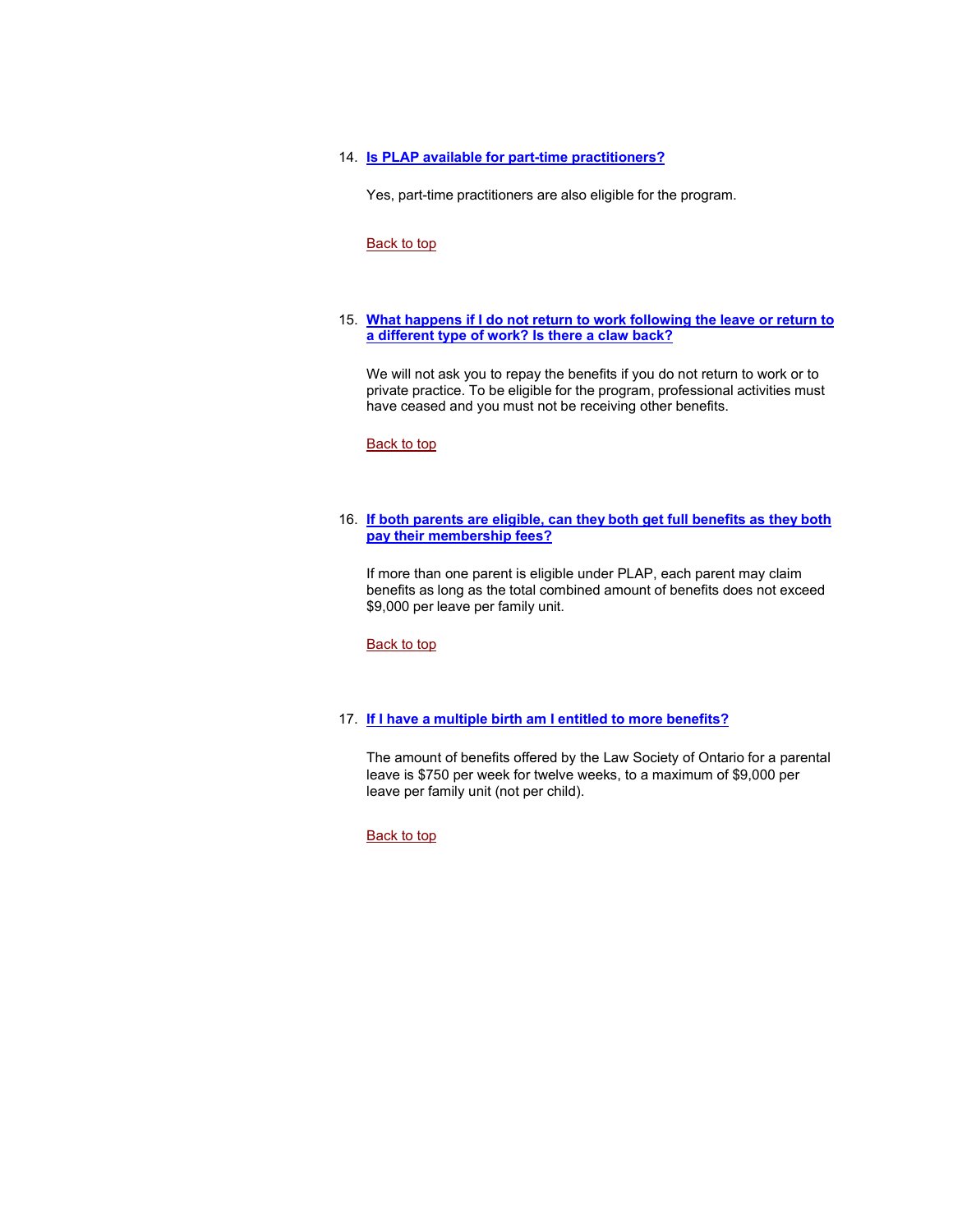#### <span id="page-6-0"></span> 18. **[Does my leave period need to be continuous?](#page-6-0)**

 he or she will not be eligible for benefits for that week. If a lawyer engages in remunerative work or practises law in a given week,

A leave must begin and end within the 16 weeks immediately following:

- • the date of the birth of the child, unless the child remains hospitalized, in which case the period is extended by the number of weeks during which the child remains hospitalized;
- in the case of an adoption, the date upon which the child is placed with the lawyer; or
- the date of a stillbirth or miscarriage after the  $19<sup>th</sup>$  week of gestation.

### <u>Back to top</u>

#### <span id="page-6-1"></span> 19. **[When can I start receiving payments?](#page-6-1)**

 Once a completed application has been reviewed and approved, benefits will be paid on a bi-weekly basis, with payment two weeks in arrears. For example, benefits claimed for a week falling in the period of February 20, 2022 to March 5, 2022 would be paid on March 18, 2022

<u>Back to top</u>

### <span id="page-6-2"></span> 20. **[Can I do any kind of legal work or enroll in CPD while receiving](#page-6-2) [assistance?](#page-6-2)**

 work or engage in the practice of law. You do not need to cease the practice of benefits to be taken in the 16 weeks following the birth or adoption. Membership Services to ensure that you are in an appropriate fee paying status and category prior to practising law. You are not entitled to receive the benefit if you continue to do remunerative of law for 12 consecutive weeks, however. If you do engage in remunerative work or the practice of law in a given week, you can opt not to receive the benefit for that week. This will not affect the overall entitlement to 12 weeks Before you do any remunerative work while on leave, please contact

 Participating in Continuing Professional Development is not remunerative work in this context.

 You will be considered to be engaged in remunerative work or the practice of law if you are providing legal services as defined in the Law Society Act, Section 1, subsections (5) to (7), as follows:

Provision of legal services

 (5) For the purposes of this Act, a person provides legal services if the person engages in conduct that involves the application of legal principles and legal judgment with regard to the circumstances or objectives of a person.

 (6) Without limiting the generality of the subsection (5), a person provides legal services if the person does any of the following: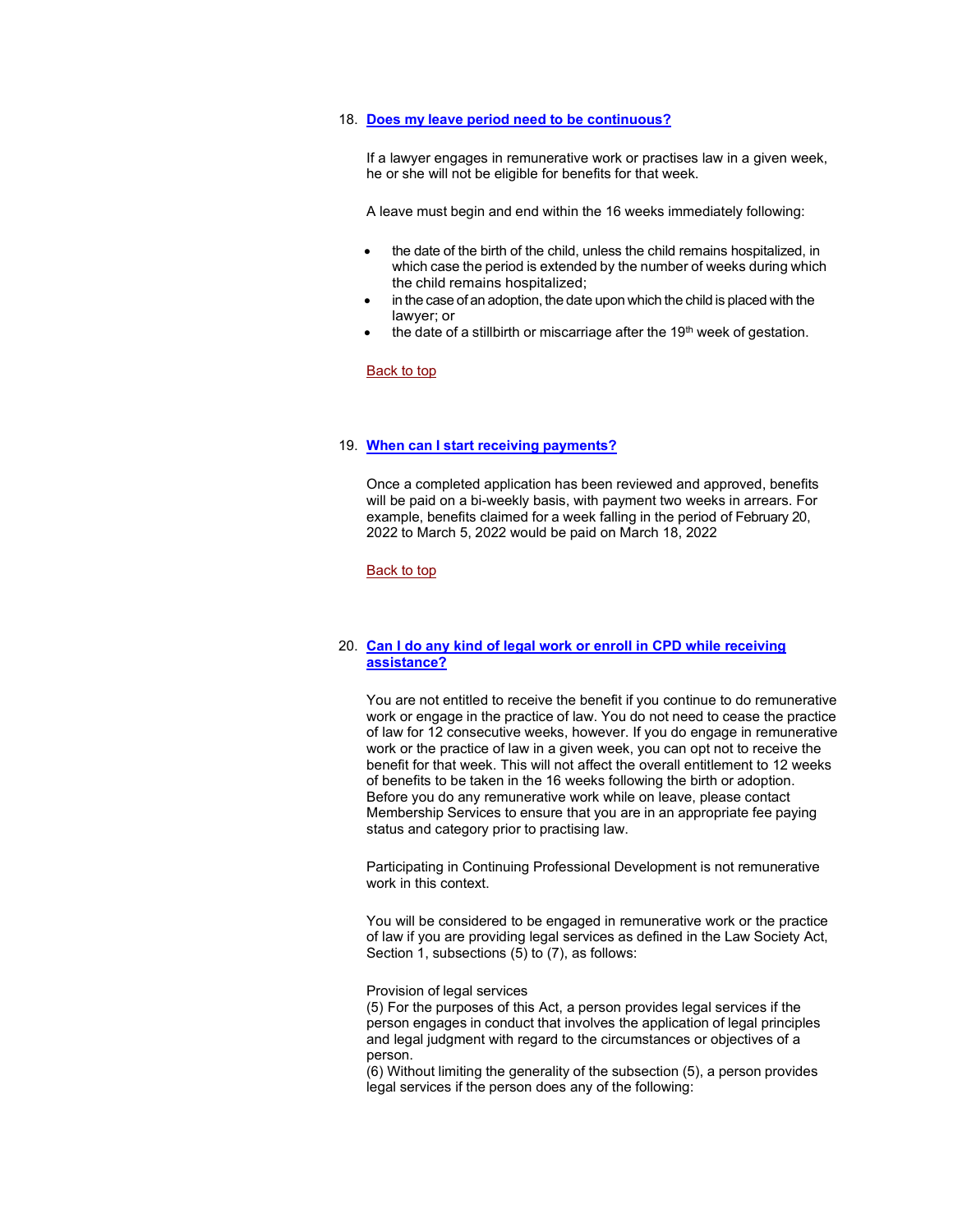- 1. Gives a person advice with respect to the legal interests, rights or responsibilities of the person or of another person.
- $2.$ Selects, drafts, completes, or revises, on behalf of a person,
- • a document that affects a person's interests in or rights to or in real or personal property,
- a testamentary document, trust document, power of attorney or other document that relates to the estate of a person or the guardian of a person,
- to the formation, organization, reorganization, registration, dissolution or • a document that relates to the structure of a sole proprietorship, corporation, partnership or other entity, such as a document that relates winding-up of the entity,
- a document that relates to a matter under the *Bankruptcy and Insolvency Act* (Canada),
- a document that relates to the custody of or access to children,
- to in subparagraphs I or v, or • a document that affects the legal interests, rights or responsibilities of a person, other than the legal interests, rights or responsibilities referred
- a document for use in a proceeding before an adjudicative body.
- 3. Represents a person in a proceeding before an adjudicative body.
- 4. Negotiates the legal interests, rights or responsibilities of a person.

# Representation in a proceeding

 any of the following shall be considered to be representing a person in a (7) Without limiting the generality of paragraph 3 of subsection (6), doing proceeding:

- proceeding, determining on or with whom to serve or file a document, or determining when, where or how to serve or file a document. 1. Determining what documents to serve or file in relation to the
- 2. Conducting an examination for discovery.
- 3. Engaging in any other conduct necessary to the conduct of the proceeding.

# <u>Back to top</u>

# <span id="page-7-0"></span> 21. **[If I start my leave before the baby is born can I still receive benefits](#page-7-0) [under PLAP?](#page-7-0)**

A leave must begin and end within the 16 weeks immediately following:

- hospitalized, in which case the period is extended by the number of weeks during which the child remains hospitalized; the date of the birth of the child, unless the child remains
- with the lawyer; or in the case of an adoption, the date upon which the child is placed
- the date of a stillbirth or miscarriage after the 19<sup>th</sup> week of gestation.

# Back to top